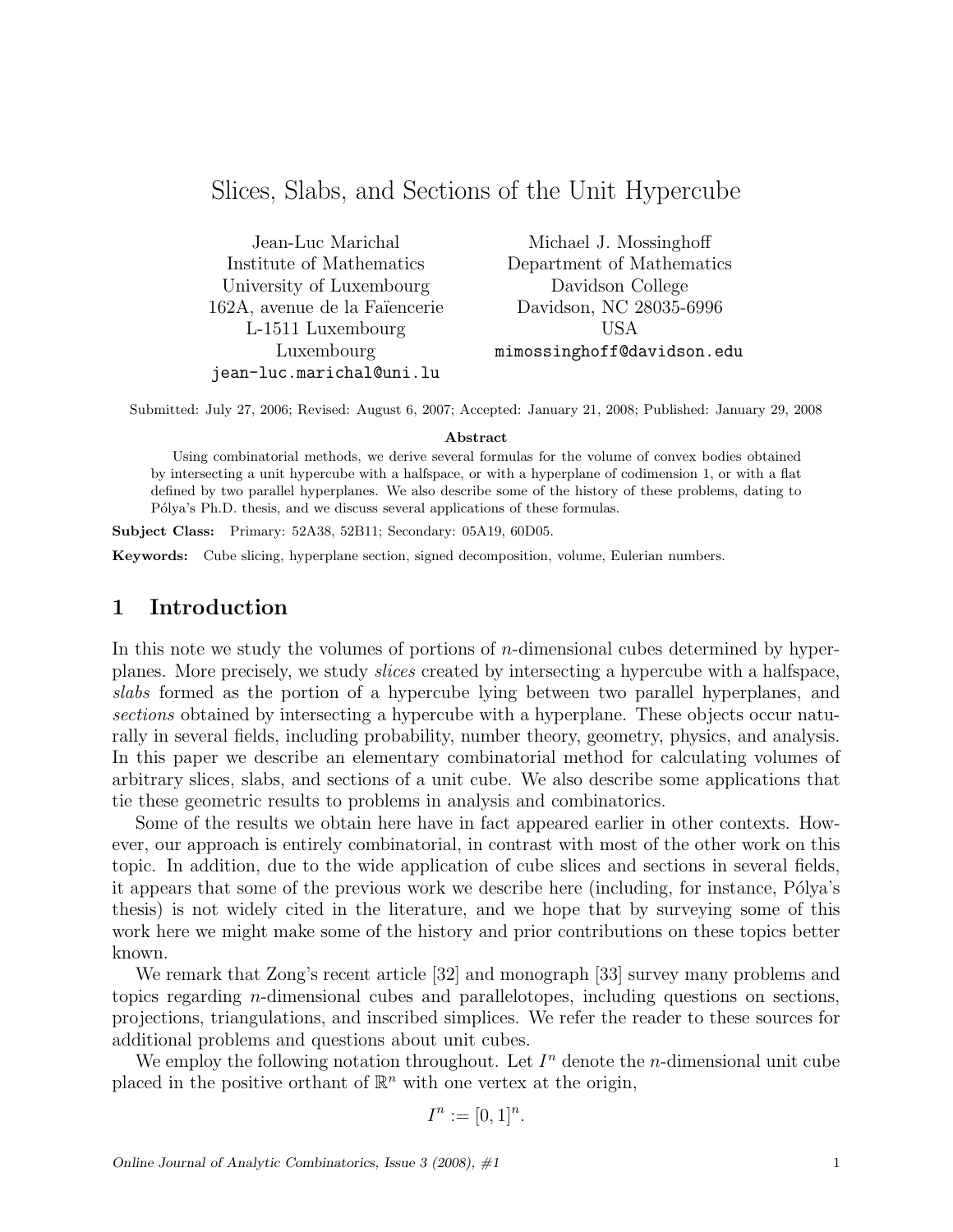Also, sometimes it is more convenient to consider the unit cube centered at the origin in  $\mathbb{R}^n$ , and we let  $C<sup>n</sup>$  denote this cube,

$$
C^n := \left[ -\frac{1}{2}, \frac{1}{2} \right]^n. \tag{1}
$$

In particular, it is often more useful to work with  $C<sup>n</sup>$  rather than  $I<sup>n</sup>$  in analytic applications, since  $C^n$  is simply the ball of radius 1/2 with respect to the  $\ell_{\infty}$  norm on  $\mathbb{R}^n$ .

Next, for a nonzero vector  $\mathbf{w} := (w_1, \ldots, w_n)$  in  $\mathbb{R}^n$  and a real number z, let  $G_{\mathbf{w},z}^n$  denote the halfspace in  $\mathbb{R}^n$  given by

$$
G_{\mathbf{w},z}^n := \{\mathbf{x} \in \mathbb{R}^n : \mathbf{w} \cdot \mathbf{x} \leqslant z\},\
$$

and let  $H_{\mathbf{w},z}^{n-1}$  denote the corresponding hyperplane with normal vector  $\mathbf{w},$ 

$$
H_{\mathbf{w},z}^{n-1} := \{\mathbf{x} \in \mathbb{R}^n : \mathbf{w} \cdot \mathbf{x} = z\}.
$$

If some component of w is 0, then clearly any question on slices, slabs, or sections of unit cubes involving  $G_{\mathbf{w},z}^n$  or  $H_{\mathbf{w},z}^{n-1}$  reduces to a problem in a lower dimension, so we assume that each component of **w** is nonzero. It is also clear by symmetry that the volume of a slice, slab, or section is unchanged when the components of w are permuted.

For a positive integer n, let [n] denote the set  $\{1, 2, \ldots, n\}$ , and let  $V_n$  denote the set of vertices of  $2C^n$ , that is,  $V_n := \{-1,1\}^n$ . Also, for  $s \in V_n$ , let  $\epsilon_s := \prod_{i=1}^n s_i$ . For a real number  $p \geq 1$ , let  $\left\| \cdot \right\|_p$  denote the usual  $\ell_p$  norm on  $\mathbb{R}^n$ , so  $\left\| \mathbf{w} \right\|_p := (\sum_{i=1}^{n} |w_i|^p)^{1/p}$ , and let  $\|\mathbf{w}\|_{\infty} := \max\{|w_i| : i \in [n]\}.$  We also set  $N_{\mathbf{w}} := \{i \in [n] : w_i < 0\}$ , and we denote by  $A_{\mathbf{w}}$  the  $n \times n$  diagonal matrix whose *i*th diagonal entry is 1 if  $w_i$  is positive and  $-1$  if it is negative. In addition, for any  $K \subseteq [n]$ , we denote by  $\mathbf{1}_K$  the characteristic vector of K in  $\{0,1\}^n$ , and for subsets  $K_1$  and  $K_2$  of  $[n]$  we let  $K_1 \ominus K_2$  denote their symmetric difference. Also, for a real number r and nonnegative integer n, we set  $r_{+}^{n} := (\max\{r, 0\})^{n}$ . Finally, if **x** and **y** are vectors in  $\mathbb{R}^n$ , we write  $\mathbf{x} \succ \mathbf{y}$  if  $x_i > y_i$  for each i, and in the same way we write  $\mathbf{x} \succcurlyeq \mathbf{y}$  if  $x_i \geqslant y_i$  for each *i*.

This paper is organized in the following way. In Section 2 we derive a formula for the volume of an arbitrary slice of a cube by using an elementary combinatorial argument (see Theorem 1), and we use this to derive some formulas for volumes of central slabs of cubes (see Theorem 2 and Corollary 3). We also describe some of the history of these problems here, including Pólya's dissertation on volumes of central slabs of cubes. In Section 3 we use our formula for slices to determine some formulas for the volume of a section of a cube (see Theorem 4 and Corollary 5), and we describe some of the history and applications of the problem of bounding this volume. In Section 4 we describe several applications of these formulas, including some formulas for integrating a polynomial over a cube slice or a cube section, some computations in probability, and some combinatorial identities, including a geometric interpretation of the Eulerian numbers.

### 2 Slices and Slabs of Cubes

We derive an exact formula for the volume of a hypercube sliced by a hyperplane of codimension 1. Our method, which generalizes a geometric approach proposed in 1989 by Denardo and Larraza [15], employs a signed simplicial subdivision of the sliced cube, together with the inclusion-exclusion principle.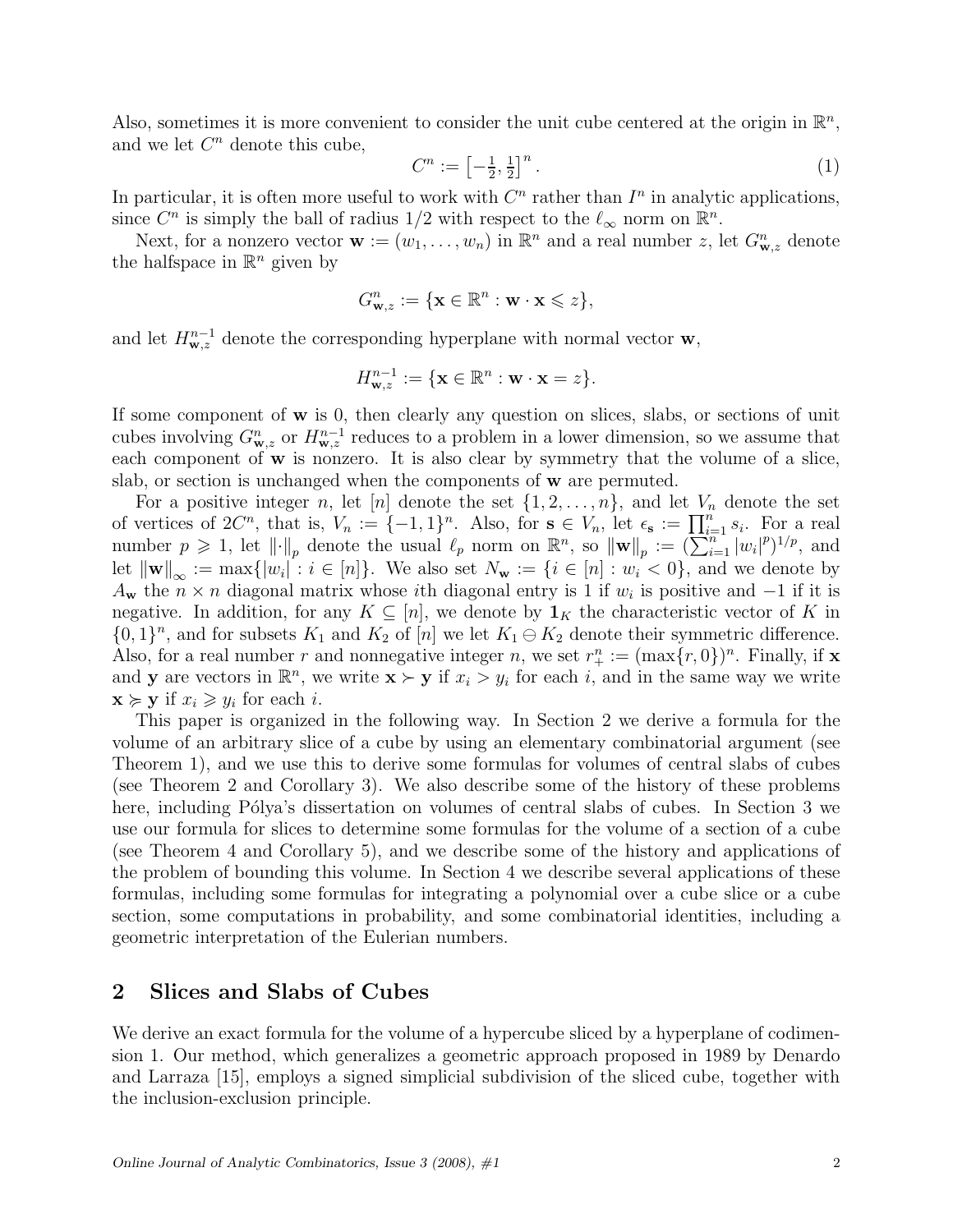For any  $\mathbf{w} \in \mathbb{R}^n$  with  $\mathbf{w} \succ \mathbf{0}$ , any  $z \in \mathbb{R}$ , and any  $K \subseteq [n]$ , define the set  $\Delta_{\mathbf{w},z}^K$  by

$$
\Delta_{\mathbf{w},z}^K:=G_{\mathbf{w},z}^n\cap\{\mathbf{x}\in\mathbb{R}^n:\mathbf{x}\succcurlyeq\mathbf{1}_K\}.
$$

This set is empty if  $\mathbf{w} \cdot \mathbf{1}_K > z$ , and it is an *n*-simplex if  $\mathbf{w} \cdot \mathbf{1}_K \leq z$ . Also, we immediately see that by translating the set  $\Delta_{\mathbf{w},z}^K$  by the vector  $-\mathbf{1}_K$  we obtain the set  $\Delta_{\mathbf{w},z-\mathbf{w}\cdot\mathbf{1}_K}^{\varnothing}$ .

The following lemma, which is the key result of this paper, yields a signed decomposition of the sliced cube  $G_{\mathbf{w},z}^n \cap I^n$  into the simplices  $\Delta_{\mathbf{w},z}^K$ .

**Lemma 1.** Suppose  $\mathbf{w} \in \mathbb{R}^n$  has all positive components, and suppose z is a real number. Then

$$
\text{Vol}_n\big(G^n_{\mathbf{w},z} \cap I^n\big) = \sum_{K \subseteq [n]} (-1)^{|K|} \text{Vol}_n\big(\Delta^K_{\mathbf{w},z}\big). \tag{2}
$$

*Proof.* By writing  $I^n = {\mathbf{x} \in \mathbb{R}^n : \mathbf{x} \succ 0} \setminus \bigcup_{i \in [n]} {\mathbf{x} \in \mathbb{R}^n : \mathbf{x} \succ 1_{\{i\}}},$  we see that

$$
\mathrm{Vol}_n\big(G^n_{\mathbf{w},z}\cap I^n\big)=\mathrm{Vol}_n\bigg(\Delta^\varnothing_{\mathbf{w},z}\setminus\bigcup_{i\in[n]}\Delta^{\{i\}}_{\mathbf{w},z}\bigg)
$$

$$
=\mathrm{Vol}_n\big(\Delta^\varnothing_{\mathbf{w},z}\big)-\mathrm{Vol}_n\bigg(\bigcup_{i\in[n]}\Delta^{\{i\}}_{\mathbf{w},z}\bigg),
$$

since clearly  $\Delta_{\mathbf{w},z}^{\{i\}} \subseteq \Delta_{\mathbf{w},z}^{\varnothing}$  for each *i*. Then, by inclusion-exclusion, we find that

$$
\operatorname{Vol}_n\bigg(\bigcup_{i\in[n]}\Delta_{\mathbf{w},z}^{\{i\}}\bigg) = \sum_{\substack{K\subseteq[n]\\K\neq\varnothing}} (-1)^{|K|+1} \operatorname{Vol}_n\bigg(\bigcap_{i\in K}\Delta_{\mathbf{w},z}^{\{i\}}\bigg)
$$

$$
= \sum_{\substack{K\subseteq[n]\\K\neq\varnothing}} (-1)^{|K|+1} \operatorname{Vol}_n(\Delta_{\mathbf{w},z}^K),
$$

which completes the proof.

We now establish a formula for the volume of an arbitrary slice of a hypercube.

**Theorem 1.** Suppose  $\mathbf{w} \in \mathbb{R}^n$  has all nonzero components, and suppose z is a real number. Then

$$
\text{Vol}_n\big(G^n_{\mathbf{w},z} \cap I^n\big) = \frac{1}{n! \prod_{i=1}^n w_i} \sum_{K \subseteq [n]} (-1)^{|K|} (z - \mathbf{w} \cdot \mathbf{1}_K)^n_+ . \tag{3}
$$

*Proof.* The result follows from (2) if we assume that  $w > 0$ . In fact, as the volume of the *n*-simplex bounded by the coordinate hyperplanes and the hyperplane  $\mathbf{w} \cdot \mathbf{x} = 1$  is  $1/(n! \prod_{i=1}^{n} w_i)$  (see for instance [16]), we immediately have

$$
\text{Vol}_n\left(\Delta_{\mathbf{w},z}^K\right) = \text{Vol}_n\left(\Delta_{\mathbf{w},z-\mathbf{w}\cdot\mathbf{1}_K}^{\varnothing}\right) = \frac{(z-\mathbf{w}\cdot\mathbf{1}_K)_+^n}{n!\prod_{i=1}^n w_i}.
$$

Assume now that  $\mathbf{w} \in \mathbb{R}^n$  has all nonzero components. By using the change of variables  $\mathbf{x}' = A_{\mathbf{w}} \mathbf{x} + \mathbf{1}_{N_{\mathbf{w}}}$ , it is straightforward to show that

$$
\text{Vol}_n\big(G^n_{\mathbf{w},z}\cap I^n\big)=\text{Vol}_n\big(G^n_{A_{\mathbf{w}}\mathbf{w},z-\mathbf{w}\cdot\mathbf{1}_{N_{\mathbf{w}}}}\cap I^n\big).
$$

Online Journal of Analytic Combinatorics, Issue  $3$  (2008),  $\#1$  3

 $\Box$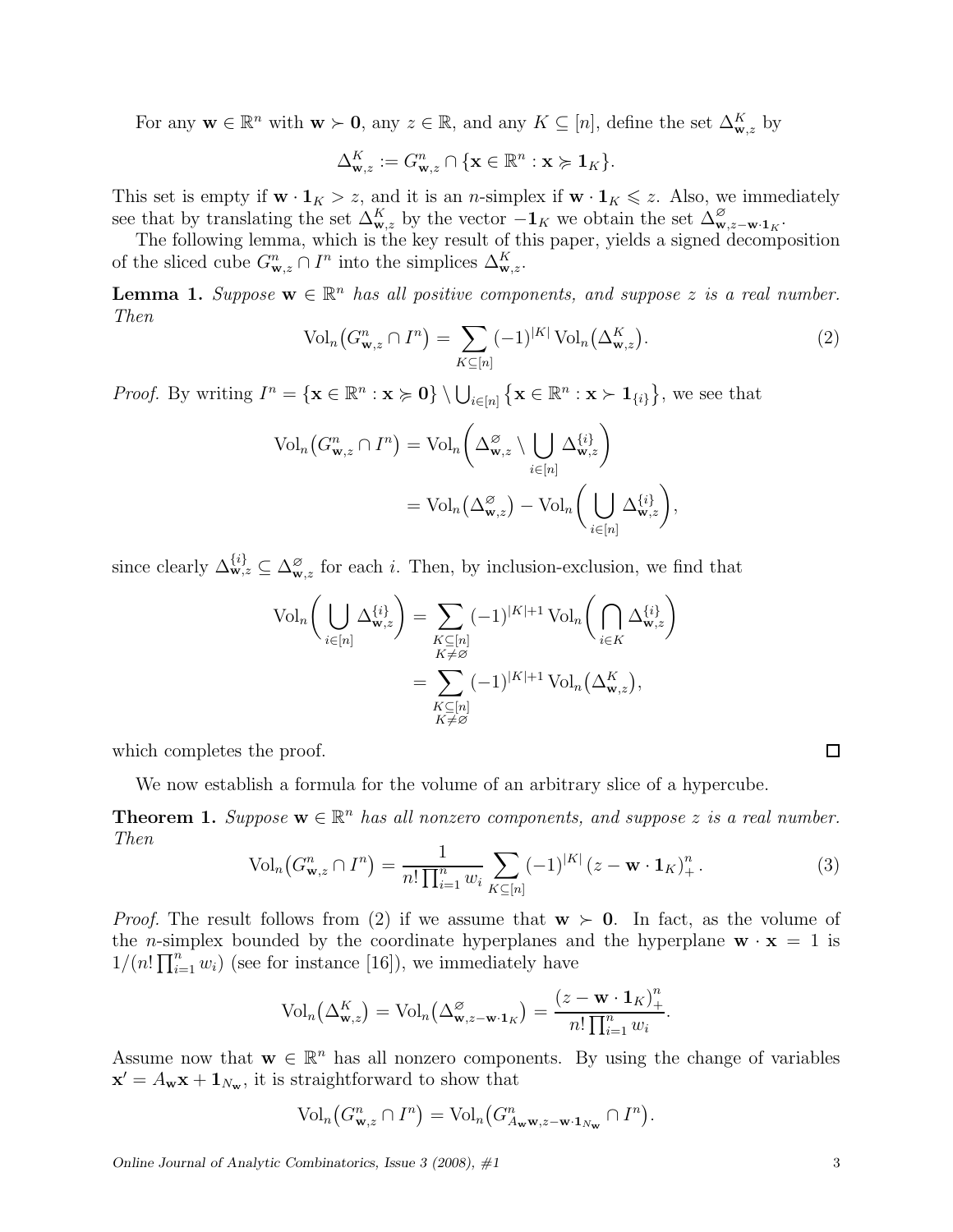Therefore, since  $A_w w$  has all positive components, we obtain

$$
\text{Vol}_n\big(G_{\mathbf{w},z}^n \cap I^n\big) = \frac{1}{n! \prod_{i=1}^n w_i} \sum_{K \subseteq [n]} (-1)^{|K \ominus N_{\mathbf{w}}|} \left(z - \mathbf{w} \cdot \mathbf{1}_{K \ominus N_{\mathbf{w}}}\right)_+^n,
$$

and the result follows by observing that  $\{K \ominus N_{\mathbf{w}} : K \subseteq [n]\} = 2^{[n]}$ .

The general formula for the volume of a cube slice seems to have first appeared in a note of Barrow and Smith in 1979 [5]. The proof there exploits the simple integration formula for the truncated power function  $f(x) = (x - a)^k_+$ . Also, Ueda et al. in 1994 [28] and Bradley and Gupta in 2002 [11] independently derived formulas similar to (3) by analytic means in the context of investigating certain problems in probability (see Section 4.2). A special case of the formula however occurred considerably earlier. Certainly from Theorem 1 one immediately obtains a formula for the volume of the slab

$$
\{\mathbf x\in\mathbb R^n:z_1\leqslant\mathbf w\cdot\mathbf x\leqslant z_2\}\cap I^n,
$$

for real numbers  $z_1$  and  $z_2$  with  $z_1 \leq z_2$ . In his 1912 dissertation [24], Pólya studied the special case of determining the volume of a central slab of a hypercube, motivated by a question in statistical mechanics. His results are published in [25]. It is simplest to describe his result here using the centered unit cube  $C<sup>n</sup>$  from (1). Let  $S_{\mathbf{w},\theta}$  denote the central slab with normal vector **w** in  $\mathbb{R}^n$  and thickness  $\theta / ||\mathbf{w}||_2$ ,

$$
S^n_{\mathbf{w},\theta} := \{\mathbf{x} \in \mathbb{R}^n : |\mathbf{w} \cdot \mathbf{x}| \leqslant \theta/2\},\
$$

and assume each component  $w_i$  of **w** is nonzero. Pólya in effect proved that

$$
\text{Vol}_n(S^n_{\mathbf{w},\theta} \cap C^n) = \frac{2}{\pi} \int_0^\infty \frac{\sin \theta x}{x} \prod_{i=1}^n \frac{\sin w_i x}{w_i x} dx. \tag{4}
$$

This may be verified by considering the Fourier transform of a convolution of characteristic functions of intervals. He also determined a formula for this integral by using the residue theorem. We establish his result here as a simple consequence of Theorem 1.

**Theorem 2.** Suppose  $\mathbf{w} \in \mathbb{R}^n$  has all nonzero components, and suppose  $\theta$  is a positive real number. Let **v** denote the vector  $(w_1, \ldots, w_n, \theta)$ . Then

$$
\text{Vol}_n\left(S_{\mathbf{w},\theta}^n \cap C^n\right) = \frac{1}{2^n n! \prod_{i=1}^n w_i} \sum_{\mathbf{s} \in V_{n+1}} \epsilon_{\mathbf{s}} \left(\mathbf{v} \cdot \mathbf{s}\right)_+^n. \tag{5}
$$

*Proof.* Let  $y = \mathbf{w} \cdot \mathbf{1}_{[n]}$ . Using Theorem 1, we have

$$
\text{Vol}_{n}(S_{\mathbf{w},\theta}^{n} \cap C^{n}) = \text{Vol}_{n}(G_{\mathbf{w},y/2+\theta/2}^{n} \cap I^{n}) - \text{Vol}_{n}(G_{\mathbf{w},y/2-\theta/2}^{n} \cap I^{n})
$$
\n
$$
= \frac{1}{2^{n}n! \prod_{i=1}^{n} w_{i}} \sum_{K \subseteq [n]} (-1)^{|K|} ((y + \theta - 2\mathbf{w} \cdot \mathbf{1}_{K})_{+}^{n} - (y - \theta - 2\mathbf{w} \cdot \mathbf{1}_{K})_{+}^{n})
$$
\n
$$
= \frac{1}{2^{n}n! \prod_{i=1}^{n} w_{i}} \sum_{\mathbf{s} \in V_{n+1}} \epsilon_{\mathbf{s}} (\mathbf{v} \cdot \mathbf{s})_{+}^{n}.
$$

 $\Box$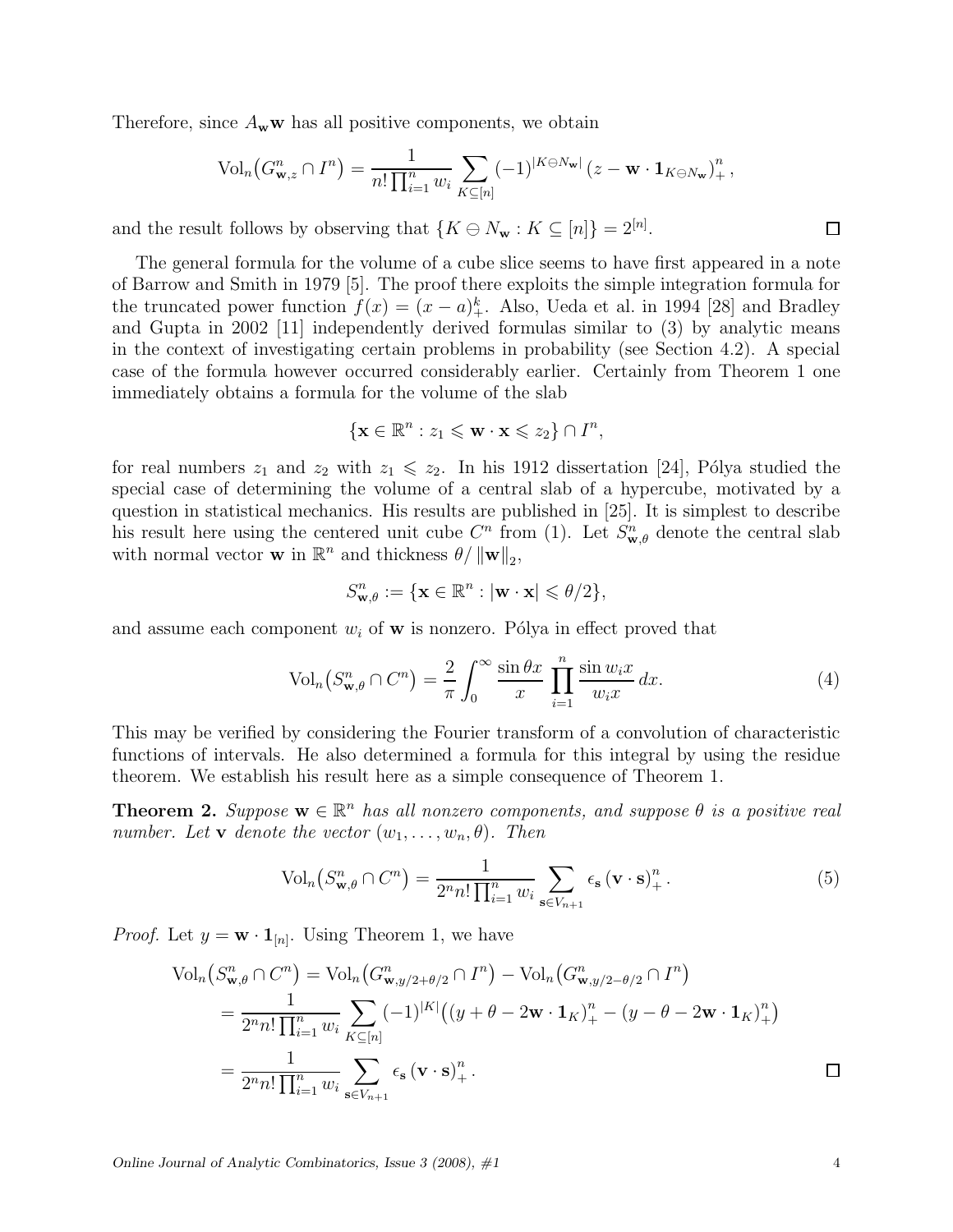*Remark.* In fact, Pólya considered the dual problem of slicing an *n*-dimensional box of arbitrary dimensions centered at the origin, with a slab having the fixed normal vector  $(1,\ldots,1)$ : If  $w \in \mathbb{R}^n$  has all positive components and  $P_{w,\theta}^n$  denotes the polytope determined by the inequalities  $|x_i| \leqslant w_i$  for  $i \in [n]$  and  $|\sum_{i=1}^n x_i| \leqslant \ddot{\theta}$ , then Pólya showed that

$$
\text{Vol}_n(P_{\mathbf{w},\theta}^n) = \frac{2^{n+1}}{\pi} \int_0^\infty \frac{\sin \theta x}{x} \prod_{i=1}^n \frac{\sin w_i x}{x} dx = \frac{1}{n!} \sum_{\mathbf{s} \in V_{n+1}} \epsilon_\mathbf{s} (\mathbf{v} \cdot \mathbf{s})_+^n,
$$

where again  $\mathbf{v} = (w_1, \ldots, w_n, \theta)$ . We have transcribed his results here for the equivalent problem where the box is fixed and the normal vector of the slab varies. Pólya also mentioned that this last formula can be obtained by using a signed simplicial subdivision, as in the proof of Lemma 1.

P'olya's formula and its close relatives have been rediscovered several times since then by many people (including the authors, independently). For example, Borwein and Borwein [9] proved in 2001 that

$$
\frac{2}{\pi} \int_0^\infty \prod_{i=0}^n \frac{\sin(a_i x)}{x} dx = \frac{1}{2^n n!} \sum_{\mathbf{s} \in V_n} \epsilon_{\mathbf{s}} \alpha_{\mathbf{s}} \left( a_0 + \sum_{i=1}^n s_i a_i \right)^n,
$$

where  $a_0, \ldots, a_n$  are positive real numbers, and  $\alpha_s$  is 1, 0, or  $-1$  depending on whether  $a_0 + \sum_{i=1}^n s_i a_i$  is positive, zero, or negative. It is straightforward to show that this is equivalent to  $(5)$ .

We next derive two additional useful formulations for the volume of a central slab of a cube. Let  $V_n^-$  denote the set of *n*-tuples in  $V_n$  whose last coordinate is  $-1$ , and let  $V_n^+ := V_n \setminus V_n^-.$ 

**Corollary 3.** Suppose  $\mathbf{w} \in \mathbb{R}^n$  has all nonzero components, and suppose  $\theta$  is a positive real number. If  $\mathbf{v} = (w_1, \ldots, w_n, \theta)$ , then

$$
\text{Vol}_n\big(S_{\mathbf{w},\theta}^n \cap C^n\big) = 1 + \frac{1}{2^{n-1}n! \prod_{i=1}^n w_i} \sum_{\mathbf{s} \in V_{n+1}^-} \epsilon_{\mathbf{s}} \left(\mathbf{v} \cdot \mathbf{s}\right)_+^n. \tag{6}
$$

Also, if  $\mathbf{v}' = (\theta, w_1, \dots, w_n)$ , then

$$
\text{Vol}_n\left(S_{\mathbf{w},\theta}^n \cap C^n\right) = \frac{\theta}{w_n} + \frac{1}{2^{n-1}n! \prod_{i=1}^n w_i} \sum_{\mathbf{s} \in V_{n+1}^-} \epsilon_\mathbf{s} \left(\mathbf{v}' \cdot \mathbf{s}\right)_+^n. \tag{7}
$$

Proof. By using the immediate identity

$$
r^{n} = r_{+}^{n} + (-1)^{n} (-r)_{+}^{n},
$$

we easily obtain

$$
\sum_{\mathbf{s}\in V_{n+1}^+} \epsilon_{\mathbf{s}} \left(\mathbf{v}\cdot\mathbf{s}\right)_+^n = \sum_{\mathbf{s}\in V_{n+1}^+} \epsilon_{\mathbf{s}} \left(\mathbf{v}\cdot\mathbf{s}\right)_+^n + \sum_{\mathbf{s}\in V_{n+1}^-} \epsilon_{\mathbf{s}} \left(\mathbf{v}\cdot\mathbf{s}\right)_+^n. \tag{8}
$$

Using the multinomial theorem, we also have

$$
\sum_{\mathbf{s}\in V_{n+1}^+}\epsilon_{\mathbf{s}}\left(\mathbf{v}\cdot\mathbf{s}\right)^n=\sum_{\substack{k_1,\dots,k_{n+1}\geqslant 0\\k_1+\dots+k_{n+1}=n}}\frac{n!\,\theta^{k_{n+1}}}{k_1!\cdots k_{n+1}!}\,\prod_{i=1}^nw_i^{k_i}\sum_{\mathbf{s}\in V_{n+1}^+}\prod_{i=1}^ns_i^{k_i+1}.
$$

Online Journal of Analytic Combinatorics, Issue  $3$  (2008),  $\#1$  5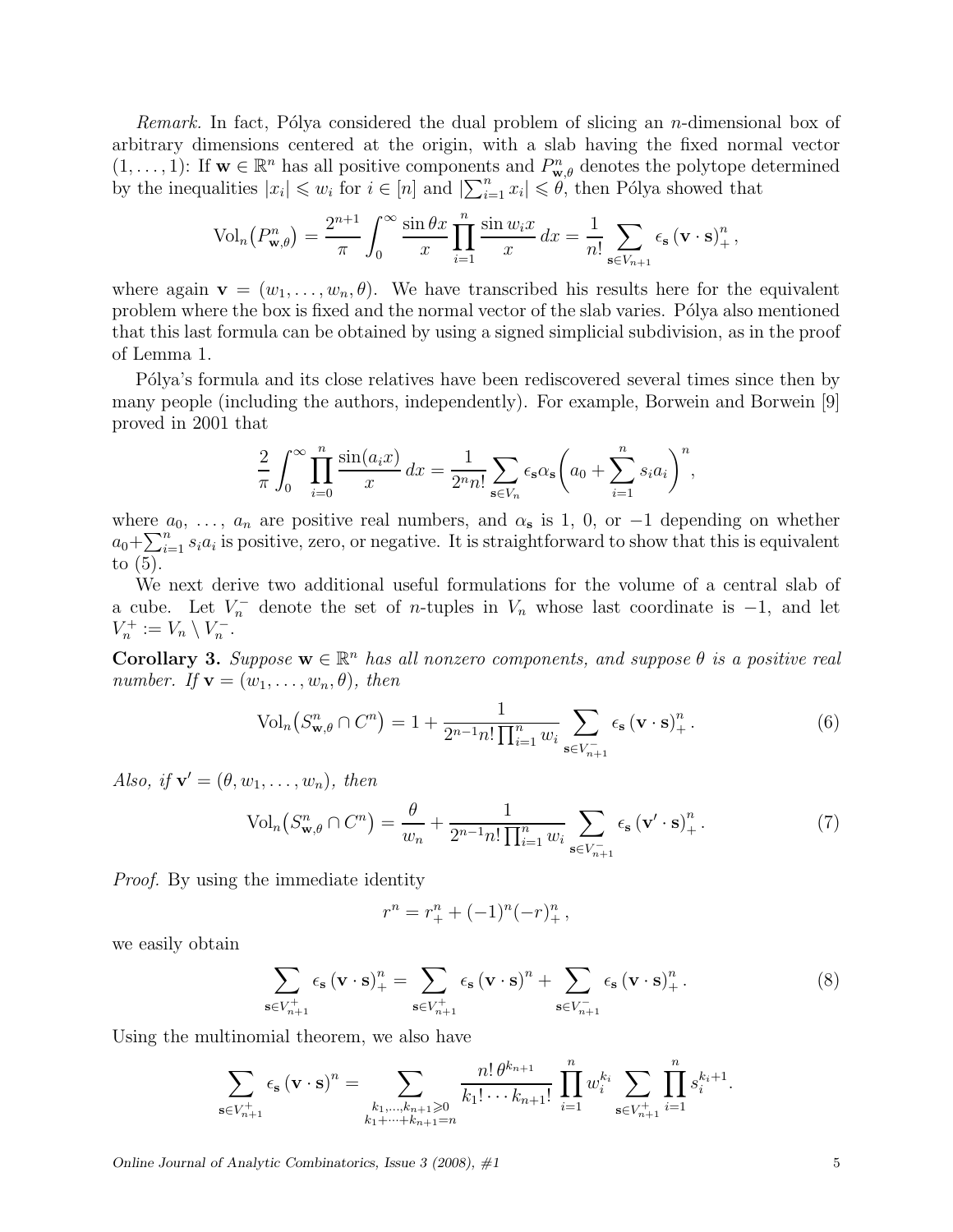The inner sum on the right equals  $\prod_{i=1}^{n} ((-1)^{k_i+1} + 1)$ , which is 0 for each possible choice of  $k_1, ..., k_{n+1}$  except  $k_1 = ... = k_n = 1$  and  $k_{n+1} = 0$ . Therefore,

$$
\sum_{\mathbf{s}\in V_{n+1}^+} \epsilon_{\mathbf{s}} \left(\mathbf{v}\cdot\mathbf{s}\right)^n = 2^n n! \prod_{i=1}^n w_i,
$$
\n(9)

and  $(6)$  follows from  $(5)$ ,  $(8)$ , and  $(9)$ . Equation  $(7)$  may be verified in the same fashion. 口

A formula similar to (6) also appears in Borwein and Borwein [9], where it is used in conjunction with (4) to produce some striking formulas for some integrals involving the sinc function, where  $\operatorname{sinc}(x) := \sin(x)/x$ . For example, since the sum of the reciprocals of the odd primes first exceeds 1 at  $p = 29$ , we see from (4) and (6) that

$$
\int_0^\infty \operatorname{sinc}(x) \prod_{\substack{p \text{ prime} \\ 3 \leq p \leq m}} \operatorname{sinc}(x/p) dx = \frac{\pi}{2}
$$

for  $m \leq 28$ , but

$$
\int_0^\infty \operatorname{sinc}(x) \prod_{\substack{p \text{ prime} \\ 3 \le p \le 29}} \operatorname{sinc}(x/p) dx = \frac{\pi}{2} \left( 1 - \frac{54084649^9}{181440 \cdot 3234846615^8} \right)
$$

$$
= (0.4999999999999893 \dots) \pi.
$$

Similar formulas appear in [2] and [9]. We mention also that Borwein, Borwein, and Mares [8] developed further connections between multivariable sinc integrals and volumes of polytopes constructed by intersecting flats formed by pairs of symmetric hyperplanes. In addition, Barthe and Koldobsky [6] investigated the problem of minimizing the volume of a central slab of the unit hypercube, if the thickness of the slab is fixed.

The formula (7) for the volume of a central slab of a cube is employed in Section 3 to obtain a formula for the volume of a central section of a cube.

# 3 Sections of Cubes

The convex bodies formed by intersecting a hypercube with a hyperplane are also wellstudied in analysis and number theory, especially problems about bounding their volumes. For example, Vaaler [29] established a sharp lower bound on the volume of a central slice of  $C<sup>n</sup>$  by a k-dimensional hyperplane  $H_0^k$  that passes through the origin,

$$
\text{Vol}_k(H_0^k \cap C^n) \geq 1,
$$

and Ball [4] determined an upper bound for an arbitrary hyperplane  $H^k$  of dimension k,

$$
\text{Vol}_k(H^k \cap C^n) \leq 2^{(n-k)/2}.
$$

This is sharp when  $k \geq n/2$ . Similar problems have been studied in other settings, for example, bounding the volume of sections of the unit ball of various  $\ell_p$  norms in  $\mathbb{R}^n$  [22], studying sections of polydiscs in  $\mathbb{C}^n$  [23], and investigating sections of regular simplices [30]. More information may be found for instance in [17].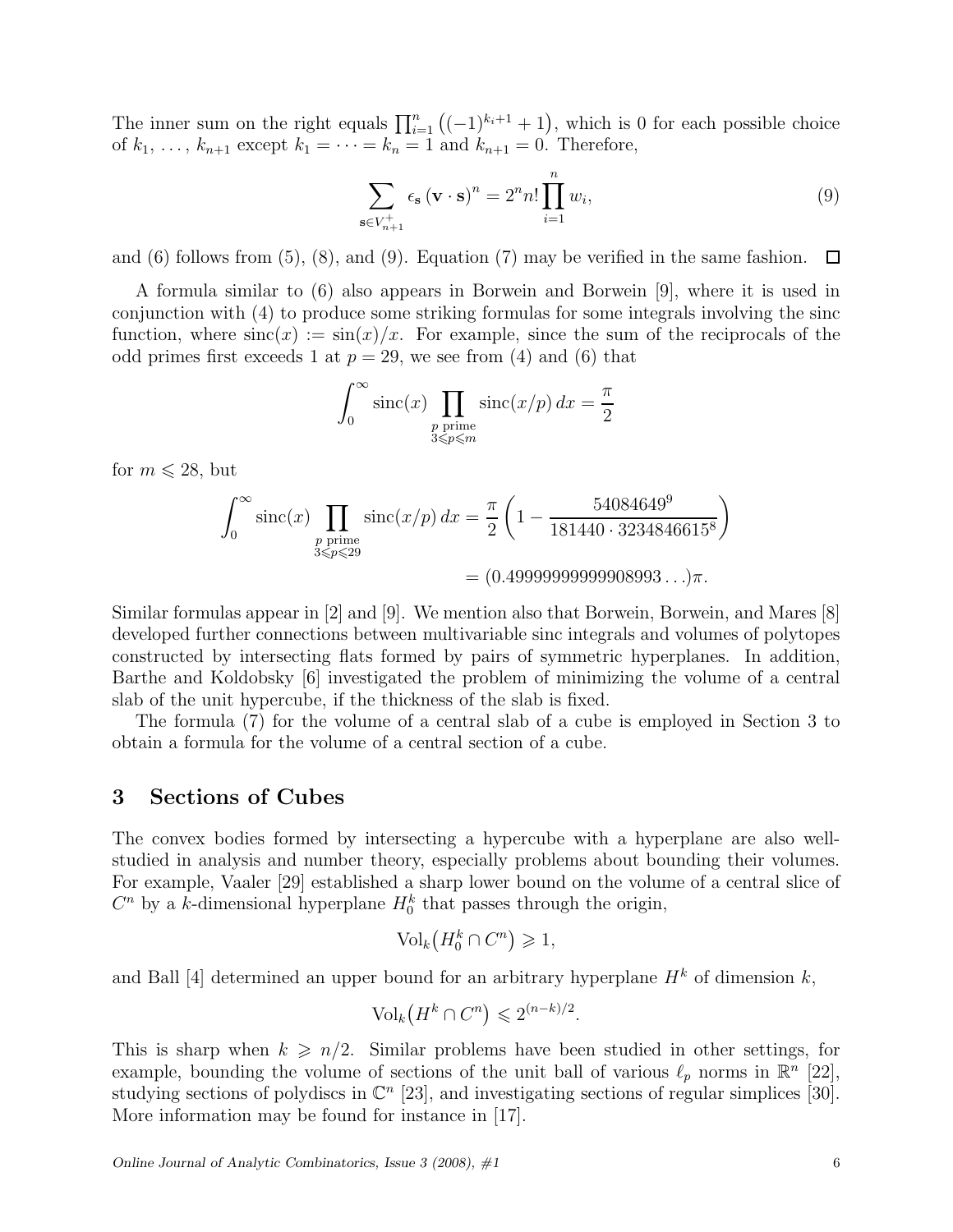The lower bound on the volume of a central section of a hypercube plays an important role in the strengthening of Siegel's lemma by Bombieri and Vaaler [7]. The upper bound is of interest for example in the well-known (and now completely resolved) problem of Busemann and Petty: If A and B are symmetric convex bodies in  $\mathbb{R}^n$ , must  $\text{Vol}_n(A) \geq \text{Vol}_n(B)$  if  $\text{Vol}_{n-1}(H_{\mathbf{u},0}^{n-1}\cap A)\geqslant \text{Vol}_{n-1}(H_{\mathbf{u},0}^{n-1}\cap B)$  for every unit vector **u** in  $\mathbb{R}^n$ ? (Recall a set  $A\subseteq\mathbb{R}^n$ is symmetric if  $-\mathbf{x} \in A$  whenever  $\mathbf{x} \in A$ .) Ball [3] showed that comparing a hypercube with a sphere provides a counterexample for dimensions  $n \geq 10$ ; more generally, the answer is now known to be affirmative only for  $n \leq 4$ . See Koldobsky [17] or Zong [31] for more information.

Here we obtain some exact formulas for the volume of an arbitrary section of a hypercube. It is possible that more precise information on volumes of sections of cubes may allow for more exact bounds in applications. Indeed, the precise values of certain central sections of cubes play an important role in the recent work of Aliev [1], where in effect the volume of the central section of the cube  $C<sup>n</sup>$  obtained with the symmetric hyperplane  $H_{1_{[n]},0}^{n-1}$  is employed in an improved lower bound on the maximal element of a set of positive integers having distinct subset sums.

In the following theorem we present one formula for general sections of  $I<sup>n</sup>$  and another for central sections of  $C^n$ . For the sake of clarity we observe that  $H^{n-1}_{\mathbf{w},z}$  intersects  $C^n$  if and only if  $|z| \leq \frac{1}{2}$  $\frac{1}{2} \|\mathbf{w}\|_1$ . Similarly,  $H^{n-1}_{\mathbf{w},z}$  intersects  $I^n$  if and only if  $|z-\frac{1}{2}\mathbf{w}\cdot \mathbf{1}_{[n]}| \leq \frac{1}{2}$  $\frac{1}{2}$   $\|\mathbf{w}\|_1$ , that is, if and only if  $\mathbf{w} \cdot \mathbf{1}_{N_{\mathbf{w}}} \leqslant z \leqslant \mathbf{w} \cdot \mathbf{1}_{[n] \setminus N_{\mathbf{w}}}$ .

**Theorem 4.** Suppose  $\mathbf{w} \in \mathbb{R}^n$  has all nonzero components, and suppose z is a real number. Then

$$
\text{Vol}_{n-1}\left(H^{n-1}_{\mathbf{w},z} \cap I^n\right) = \frac{\|\mathbf{w}\|_2}{(n-1)! \prod_{i=1}^n w_i} \sum_{K \subseteq [n]} (-1)^{|K|} (z - \mathbf{w} \cdot \mathbf{1}_K)_{+}^{n-1}.
$$
 (10)

In particular, for a central section of  $C<sup>n</sup>$  we have

$$
\text{Vol}_{n-1}\left(H_{\mathbf{w},0}^{n-1} \cap C^{n}\right) = \frac{\|\mathbf{w}\|_{2}}{2^{n-1}(n-1)!\prod_{i=1}^{n}w_{i}} \sum_{\mathbf{s}\in V_{n}} \epsilon_{\mathbf{s}}\left(\mathbf{w}\cdot\mathbf{s}\right)_{+}^{n-1}.\tag{11}
$$

*Proof.* Let  $w \in \mathbb{R}^n$  with all nonzero components, and let  $z, \delta \in \mathbb{R}$ . Since the distance between the hyperplanes  $H^{n-1}_{\mathbf{w},z+\delta}$  and  $H^{n-1}_{\mathbf{w},z}$  is  $|\delta| / ||\mathbf{w}||_2$ , we have

$$
\mathrm{Vol}_{n-1}\left(H^{n-1}_{\mathbf{w},z}\cap I^n\right) = \lim_{\delta \to 0} \frac{\mathrm{Vol}_n\left(G^n_{\mathbf{w},z+\delta}\cap I^n\right) - \mathrm{Vol}_n\left(G^n_{\mathbf{w},z}\cap I^n\right)}{\delta/\left\|\mathbf{w}\right\|_2}
$$

$$
= \|\mathbf{w}\|_2 \frac{\partial}{\partial z} \mathrm{Vol}_n\left(G^n_{\mathbf{w},z}\cap I^n\right).
$$

(See for instance Lasserre [20].) Since  $\frac{d}{dx}(x_+^n) = n(x_+^{n-1})$  for any positive integer n, then (10) follows immediately from (3). It is then straightforward to check that (11) follows by setting  $z = ||\mathbf{w}||_1/2$  in (10); it may also be verified by computing  $\lim_{\theta \to 0^+} ||\mathbf{w}||_2 \frac{f(\theta)}{\theta} = ||\mathbf{w}||_2 f'(0)$ , where  $f(\theta) := \text{Vol}_n(S^n_{\mathbf{w},\theta} \cap C^n)$  from (5) or (6).  $\Box$ 

Bradley [10] in effect also computed the volume of an arbitrary section of a hypercube using inclusion-exclusion, obtaining a formula analogous to (10). We think however that the more general treatment developed independently in this paper is of interest as well.

Next, we note an alternative formula for the volume of a central section of a cube, similar to Corollary 3 for central slabs.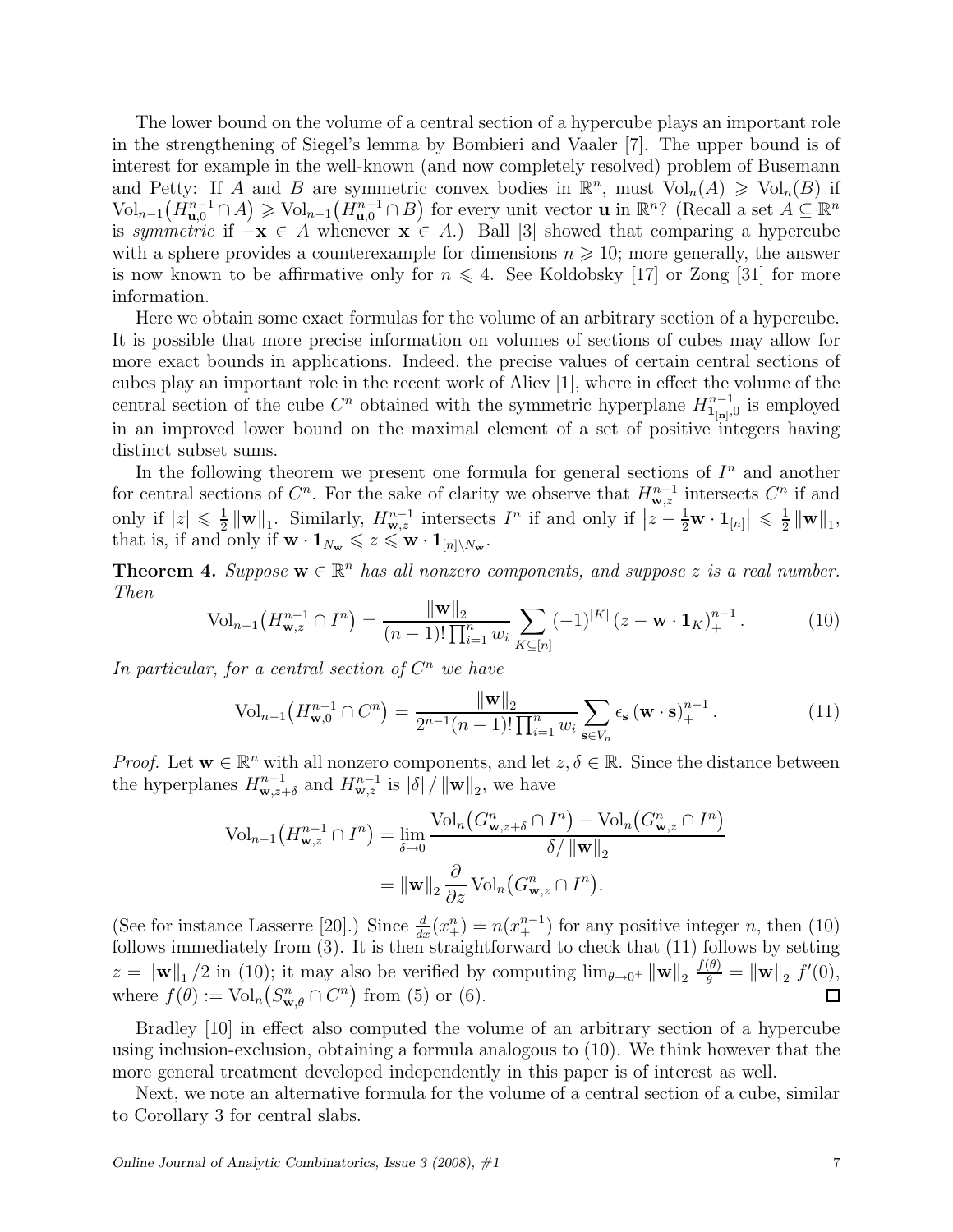**Corollary 5.** Suppose  $\mathbf{w} \in \mathbb{R}^n$  has all nonzero components. Then

$$
\text{Vol}_{n-1}\left(H_{\mathbf{w},0}^{n-1} \cap C^{n}\right) = \frac{\|\mathbf{w}\|_{2}}{w_{n}} + \frac{\|\mathbf{w}\|_{2}}{2^{n-2}(n-1)!\prod_{i=1}^{n}w_{i}} \sum_{\mathbf{s}\in V_{n}^{-}} \epsilon_{\mathbf{s}}\left(\mathbf{w}\cdot\mathbf{s}\right)_{+}^{n-1}.\tag{12}
$$

We omit the proof. The statement (12) may be verified by using the method of the proof of Corollary 3 on the formula (11), or by computing the derivative of (7) with respect to  $\theta$ at  $\theta = 0$  and multiplying by  $\|\mathbf{w}\|_2$ , or by constructing a signed simplicial subdivision of the cube section directly, as in the proof of Lemma 1.

Clearly, when computing the volume of the cube section it is advantageous to permute the components of the normal vector w first so that  $w_n = ||w||_{\infty}$  (negating w first if necessary so that  $w_n > 0$ ) and then use (12), since the number of terms in this sum is only about half the number required in  $(11)$ . Also, occasionally the formula for the volume reduces to a very simple expression. For example, we see that  $\text{Vol}_{n-1}(H^{n-1}_{\mathbf{w},0} \cap C^n) = ||\mathbf{w}||_2 / ||\mathbf{w}||_{\infty}$ precisely when  $\|\mathbf{w}\|_{\infty} \geqslant \frac{1}{2}$  $\frac{1}{2} \|\mathbf{w}\|_1$ ; in this case the cube section is simply a parallelotope. Also, it is straightforward to verify that the expression for the volume has just two terms when  $\|\mathbf{w}\|_\infty < \frac{1}{2}$  $\frac{1}{2} \|\mathbf{w}\|_{1} \leqslant \|\mathbf{w}\|_{\infty} + \min\{|w_{i}| : i \in [n]\};$  here the cube section is a parallelotope with two opposite simplices shorn off. Of course, similar simplifications occur in analogous situations for the cube slab formulas (6) and (7).

# 4 Applications

We briefly describe four applications for these formulas for the volumes of slices, slabs, and sections of hypercubes: obtaining some formulas for integrating functions over cube slices and sections, performing some calculations in probability, investigating a geometric interpretation of the Eulerian numbers, and deriving a particular combinatorial identity.

#### 4.1 Integrating over Cube Slices and Sections

For a function  $f : \mathbb{R}^n \to \mathbb{R}$ , the change of variables  $\mathbf{x}' = A_{\mathbf{w}} \mathbf{x} + \mathbf{1}_{N_{\mathbf{w}}} - \mathbf{1}_K$ , combined with the signed simplicial decomposition (2), immediately provides the integration formula

$$
\int_{G^n_{\mathbf{w},z} \cap I^n} f(\mathbf{x}) d\mathbf{x} = \sum_{K \subseteq [n]} (-1)^{|K|} \int_{\Delta^{\varnothing}_{A_{\mathbf{w}} \mathbf{w},z-\mathbf{w} \cdot \mathbf{1}_{K \ominus N_{\mathbf{w}}}} f(A_{\mathbf{w}} \mathbf{x}' + \mathbf{1}_{K \ominus N_{\mathbf{w}}}) d\mathbf{x}',
$$

or, equivalently,

$$
\int_{G^n_{\mathbf{w},z} \cap I^n} f(\mathbf{x}) d\mathbf{x} = \sum_{K \subseteq [n]} (-1)^{|K|+|N_{\mathbf{w}}|} \int_{\Delta^{\varnothing}_{A_{\mathbf{w}} \mathbf{w},z-\mathbf{w} \cdot 1_K}} f(A_{\mathbf{w}} \mathbf{x}' + \mathbf{1}_K) d\mathbf{x}',\tag{13}
$$

so integrating a function over the sliced cube reduces to integrating it over standard  $n$ simplices. Moreover, if f is continuously differentiable, we also have (see Lasserre  $[21, \text{Lemma}]$ 2.2])

$$
\int_{H^{n-1}_{\mathbf{w},z}\cap I^n} f(\mathbf{x})\,d\mathbf{x} = \|\mathbf{w}\|_2 \frac{\partial}{\partial z} \int_{G^n_{\mathbf{w},z}\cap I^n} f(\mathbf{x})\,d\mathbf{x}.
$$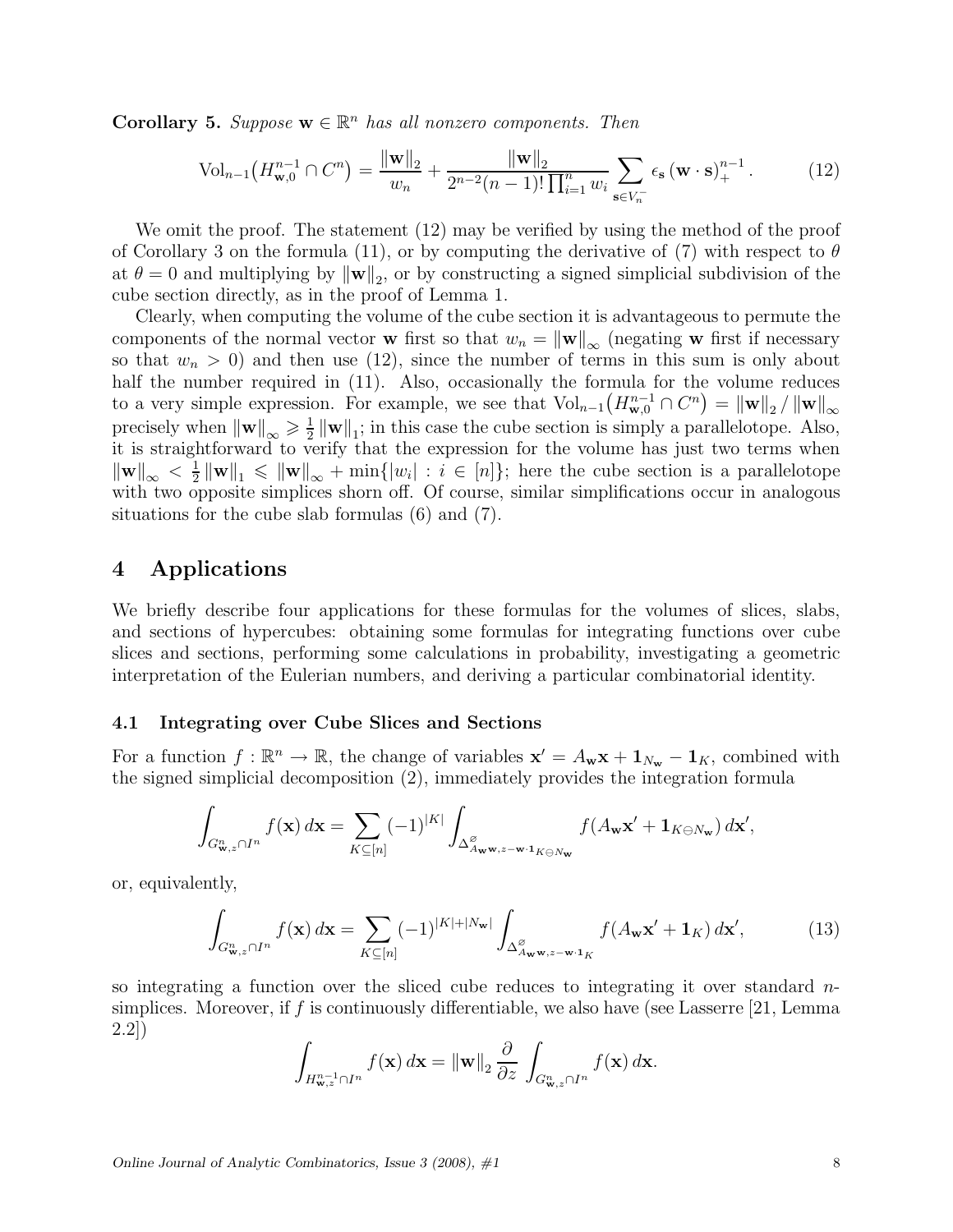The case of polynomials in n variables is particularly interesting, since these functions can be integrated over simplices with exact formulas (see [19] or [21]). For instance, if  $w > 0$ and  $\alpha_1, \ldots, \alpha_n$  are positive integers then one may easily show that

$$
\int_{\Delta_{\mathbf{w},z-\mathbf{w}}^{\varnothing}\cdot\mathbf{1}_K} \prod_{i=1}^n x_i^{\alpha_i} d\mathbf{x} = \frac{(z-\mathbf{w}\cdot\mathbf{1}_K)_{+}^{n+\sum_i \alpha_i} \prod_{i=1}^n \alpha_i!}{(n+\sum_i \alpha_i)! \prod_{i=1}^n w_i^{\alpha_i+1}}.
$$

Such formulas are useful, for instance, in some computations in probability, as we describe next.

#### 4.2 Calculations in Probability

As Barrow and Smith [5] indicated, the volume of the sliced unit cube has the following probabilistic interpretation: Suppose  $X_1, \ldots, X_n$  are random variables which are independent and uniformly distributed in [0, 1]. Then the volume formula (3) yields the cumulative distribution function of the random variable  $Y_{\mathbf{w}} = \sum_{i=1}^{n} w_i X_i$ . It follows that, up to the factor  $\|\mathbf{w}\|_2$ , formula (10) yields the corresponding probability density function.

We also remark that, by using three different methods (Fourier transform, operational calculus, and integration by parts), Ueda et al. [28] derived an explicit formula for the distribution of the sum of independent random variables  $X_1, \ldots, X_n$ , where  $X_i$  is uniformly distributed on the real interval  $[-a_i, a_i]$ . The distribution function is exactly  $\text{Vol}_n(G_{\mathbf{w},z}^n \cap C^n)$ , with each  $w_i = 2a_i$ . Later Bradley and Gupta [11], apparently unaware of this formula, rediscovered the corresponding density (10) by means of the Fourier transform, combined with geometric considerations. Prior contributions on special cases are also discussed in [11], [13], and [28], and the references therein.

Finally, it is noteworthy that the integration formula (13) makes it possible to consider other probability distributions. Let  $f : \mathbb{R}^n \to \mathbb{R}$  be the probability density function of a set of continuous random variables  $X_1, \ldots, X_n$ , and assume that f is supported on  $I^n$ , that is,  $f(\mathbf{x}) = 0$  if  $\mathbf{x} \notin I^n$ . Then the cumulative distribution function of the linear combination  $Y_{\mathbf{w}} = \sum_{i=1}^{n} w_i X_i$  of these random variables is

$$
\Pr[Y_{\mathbf{w}} \leqslant z] = \int_{G^n_{\mathbf{w},z} \cap I^n} f(\mathbf{x}) \, d\mathbf{x}.\tag{14}
$$

,

For instance, for independent beta variables, the density function is given by

$$
f(\mathbf{x}) = \prod_{i=1}^{n} \frac{x_i^{\alpha_i - 1} (1 - x_i)^{\beta_i - 1}}{B(\alpha_i, \beta_i)}
$$

where each  $\alpha_i$  and  $\beta_i$  is a positive real number and  $B(x, y)$  denotes the usual beta function,  $B(x, y) := \Gamma(x)\Gamma(y)/\Gamma(x + y)$ . If each  $\alpha_i$  and  $\beta_i$  is in fact a positive integer, then f is a polynomial in n variables, and the integral  $(14)$  can therefore be computed exactly with  $(13)$ .

### 4.3 Eulerian Numbers

Recall that the *Eulerian number*  $\binom{n}{k}$  $\binom{n}{k}$  records the number of orderings  $a_1, \ldots, a_n$  of  $[n]$  having exactly k ascents, so  $a_i < a_{i+1}$  for precisely k values of i. Let  $\Xi_k^n$  denote the portion of the hypercube  $I^n$  lying between the hyperplanes  $\sum_{i=1}^n x_i = k$  and  $\sum_{i=1}^n x_i = k + 1$ ,

$$
\Xi^n_k:=\{\mathbf{x}\in\mathbb{R}^n:k\leqslant \mathbf{x}\cdot\mathbf{1}_{[n]}\leqslant k+1\}\cap I^n.
$$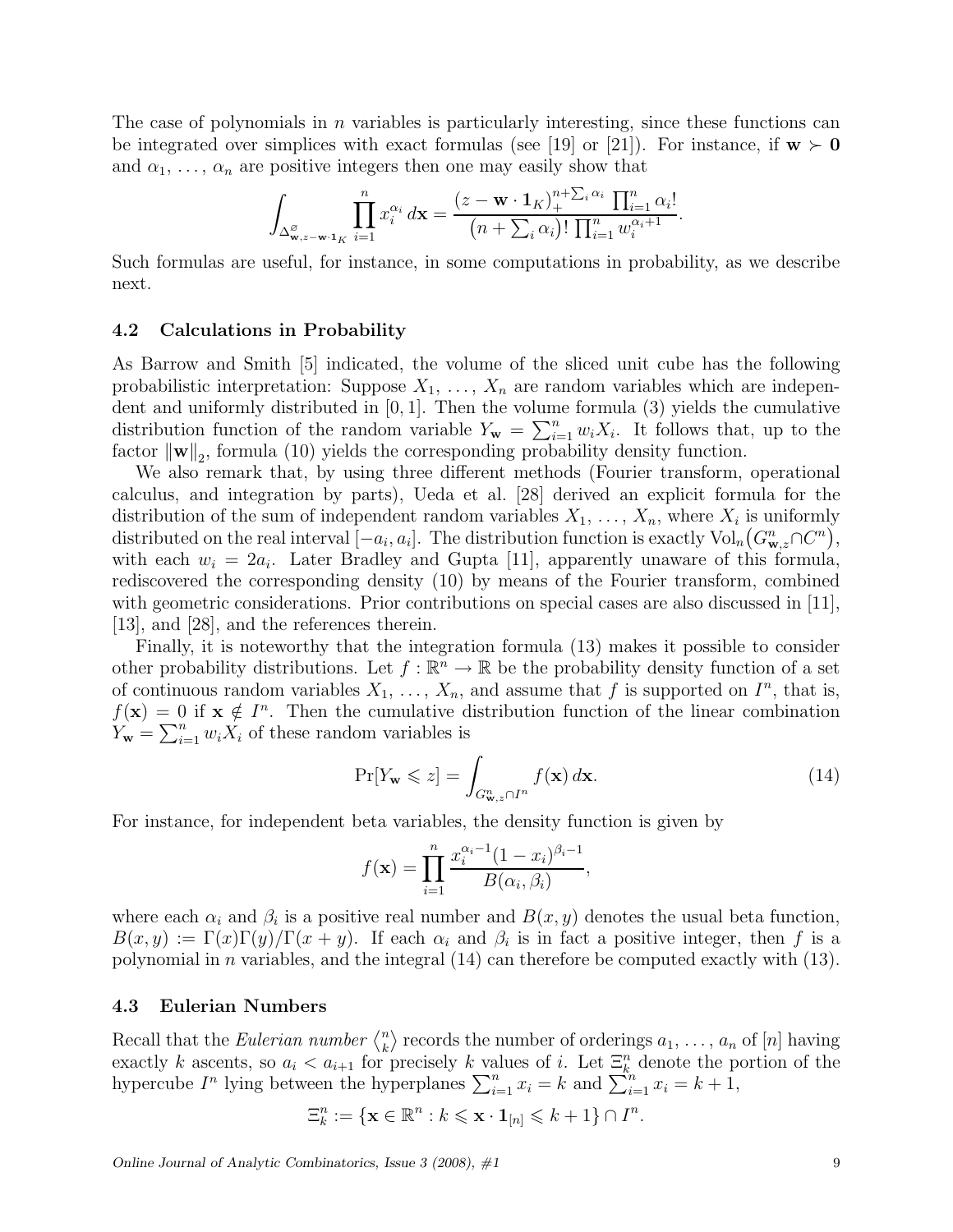Laplace seems to have first investigated this problem [18, pp. 257–260] in the context of a question in probability, implicitly showing that the volume of  $\Xi_k^n$  is  $\frac{1}{n!} \langle_k^n \rangle$  $\binom{n}{k}$ . Stanley [27] supplied an analytic proof of this fact, answering a question of Foata, by exhibiting a measure-preserving transformation of  $I^n$  that maps  $\Xi_k^n$  to the set  $\{x \in I^n : x_i \leq$  $x_{i+1}$  for exactly k values of i, which clearly has volume  $\frac{1}{n!} \binom{n}{k}$  $\binom{n}{k}$ . Schmidt and Simion [26] found a similar proof, employing a variation of Stanley's map to show that  $\Xi_k^n$  may be partitioned into  $\overline{\binom{n}{k}}$  $\binom{n}{k}$  simplices, each with volume  $1/n!$ . Chakerian and Logothetti [12] also investigated combinatorial properties exhibited by certain slabs of unit cubes, and discussed the appearance of the Eulerian numbers in this context.

Our proof of Theorem 1, together with the following calculation, provides an alternative combinatorial derivation for the volume of  $\Xi_k^n$ . We compute

$$
\text{Vol}_n(\Xi_k^n) = \text{Vol}_n(G_{\mathbf{1}_{[n]},k+1}^n \cap I^n) - \text{Vol}_n(G_{\mathbf{1}_{[n]},k}^n \cap I^n)
$$
\n
$$
= \frac{1}{n!} \left( \sum_{j=0}^{k+1} (-1)^j \binom{n}{j} (k+1-j)^n - \sum_{j=0}^k (-1)^j \binom{n}{j} (k-j)^n \right)
$$
\n
$$
= \frac{1}{n!} \sum_{j=0}^{k+1} (-1)^j \binom{n+1}{j} (k+1-j)^n
$$
\n
$$
= \frac{1}{n!} \binom{n}{k},
$$

using a standard identity for Eulerian numbers (see for instance [14, section 6.5]).

#### 4.4 A Combinatorial Identity

Let  $\lambda$  be a nonnegative real number, and let  $\mathbf{w} \in \mathbb{R}^n$  have all positive components. Setting  $z = \lambda + \mathbf{w} \cdot \mathbf{1}_{[n]},$  then certainly  $\text{Vol}_n(G_{\mathbf{w},z}^n \cap I^n) = 1$ , and using (3) we find a simple geometric interpretation of the following combinatorial identity for the case  $p = n$ :

$$
\sum_{K \subseteq [n]} (-1)^{|K|} \left(\lambda + \sum_{i \in K} w_i\right)^p = \begin{cases} 0, & \text{if } 0 \leq p < n, \\ (-1)^n n! \prod_{i=1}^n w_i, & \text{if } p = n. \end{cases} \tag{15}
$$

The case  $0 \leq p \leq n$  follows by differentiating (3) with respect to  $\lambda$ , since the volume is constant for  $\lambda \geq 0$ . A similar observation is made by Bradley [10]. Further, since (15) is a polynomial identity, it follows that it is in fact valid for any  $\mathbf{w} \in \mathbb{C}^n$  and any  $\lambda \in \mathbb{C}$ . This identity may also be verified by using the multinomial theorem, or by using a generating function as in [9] and (for the case  $\lambda = 0$ ) [28].

### References

- [1] I. Aliev, Siegel's lemma and sum-distinct sets, Discrete Comput. Geom. Posted on June 5, 2006, doi:10.1007/s00454-006- 1241-3 (to appear in print).
- [2] D. H. Bailey, J. M. Borwein, V. Kapoor, and E. W. Weisstein, Ten problems in experimental mathematics, Amer. Math. Monthly 113 (2006), no. 6, 481–509.
- [3] K. Ball, Some remarks on the geometry of convex sets, Geometric Aspects of Functional Analysis (1986/87) (J. Lindenstrauss and V. D. Milman, eds.), Lecture Notes in Math., vol. 1317, Springer, Berlin, 1988, pp. 224–231.